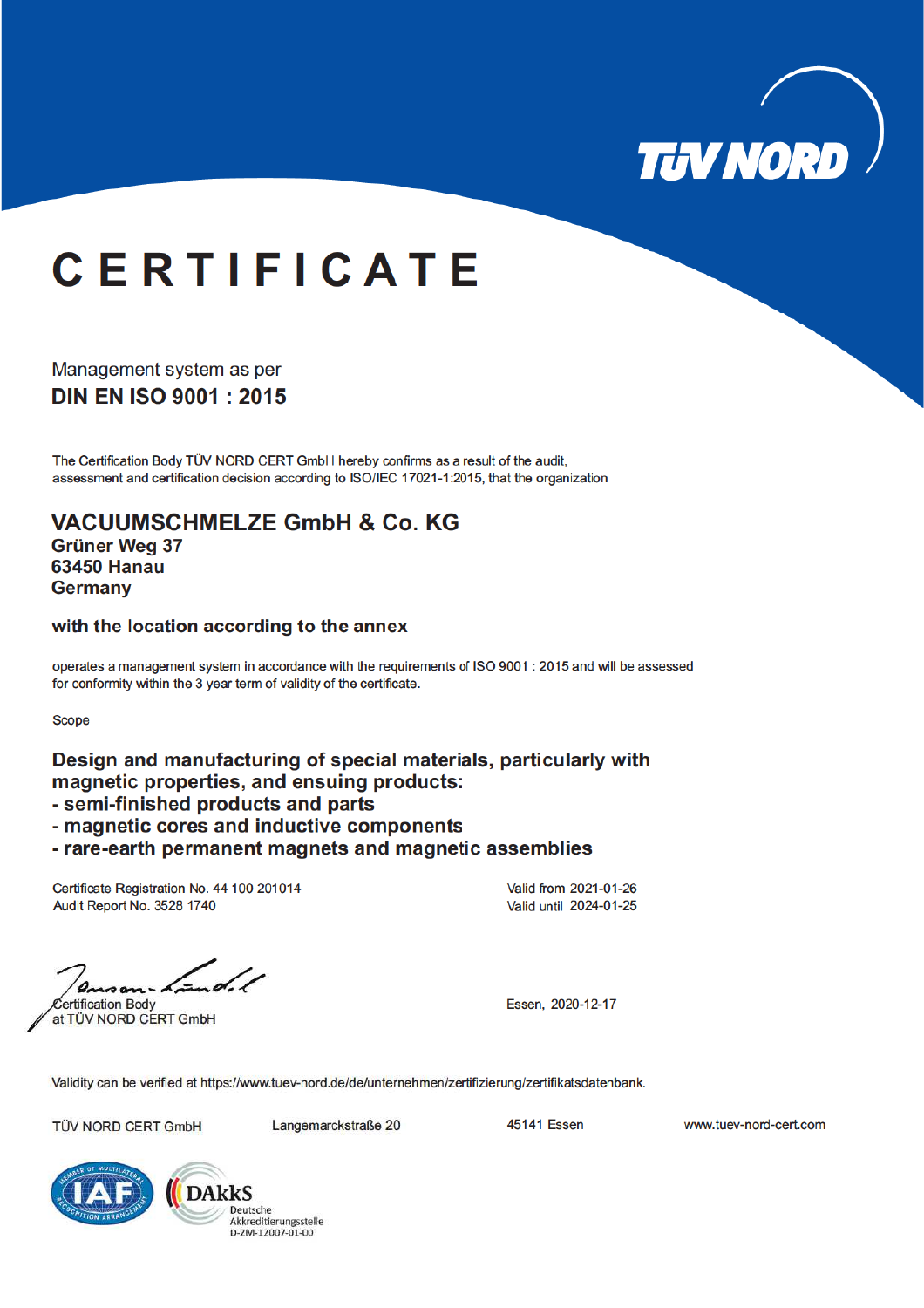

## ANNEX

to Certificate Registration No. 44 100 201014 **DIN EN ISO 9001: 2015** 

#### **VACUUMSCHMELZE GmbH & Co. KG** Grüner Weg 37 **63450 Hanau**

**Scope** 

**Germany** 

Design and manufacturing of special materials, particularly with magnetic properties, and ensuing products:

- semi-finished products and parts

- magnetic cores and inductive components

- rare-earth permanent magnets and magnetic assemblies

**Certificate Registration No.** 

Location

44 100 201014-005

VACUUMSCHMELZE GmbH & Co. KG Leipziger Straße 10 63450 Hanau Germany

End of the List

 $\overline{A}$ 

**Certification Body** at TÜV NORD CERT GmbH

TÜV NORD CERT GmbH

Langemarckstraße 20

**45141 Essen** 

Essen, 2020-12-17

www.tuev-nord-cert.com





Page 1 of 1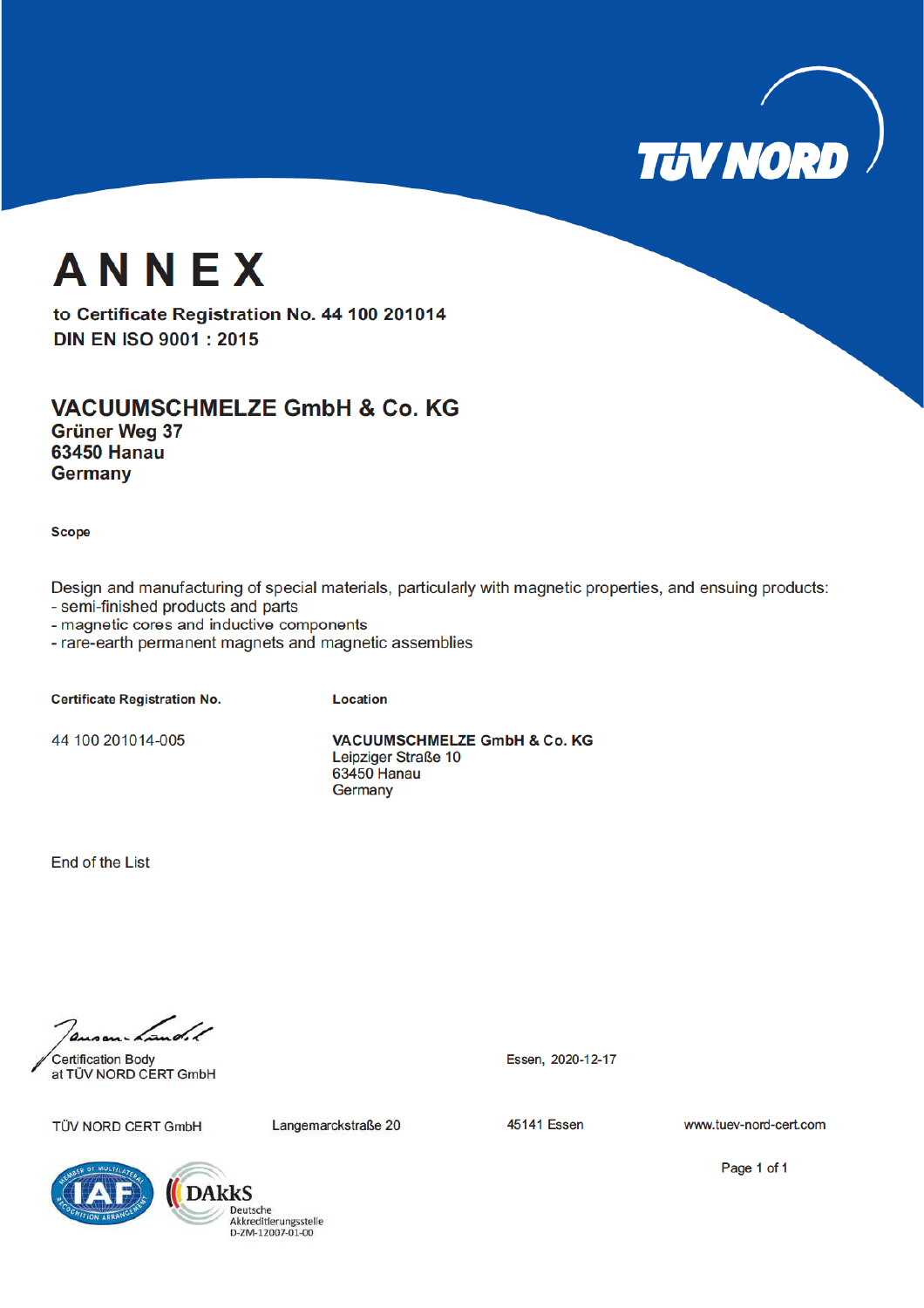

# **CERTIFICATE**

Management system as per **DIN EN ISO 9001: 2015** 

The Certification Body TÜV NORD CERT GmbH hereby confirms as a result of the audit, assessment and certification decision according to ISO/IEC 17021-1:2015, that the organization

**VACUUMSCHMELZE GmbH & Co. KG** Ehrichstraße 5 **63450 Hanau Germany** 

operates a management system in accordance with the requirements of ISO 9001 : 2015 and will be assessed for conformity within the 3 year term of validity of the certificate.

**Scope** 

Design and manufacturing of special materials, particularly with magnetic properties, and ensuing products: - semi-finished products and parts - magnetic cores and inductive components

Certificate Registration No. 44 100 201014-001 Audit Report No. 3528 1741

Valid from 2020-12-17 Valid until 2023-12-16

ertification Body

at TÜV NORD CERT GmbH

Essen. 2020-12-17

Validity can be verified at https://www.tuev-nord.de/de/unternehmen/zertifizierung/zertifikatsdatenbank.

TÜV NORD CERT GmbH

Langemarckstraße 20

**45141 Essen** 

www.tuev-nord-cert.com



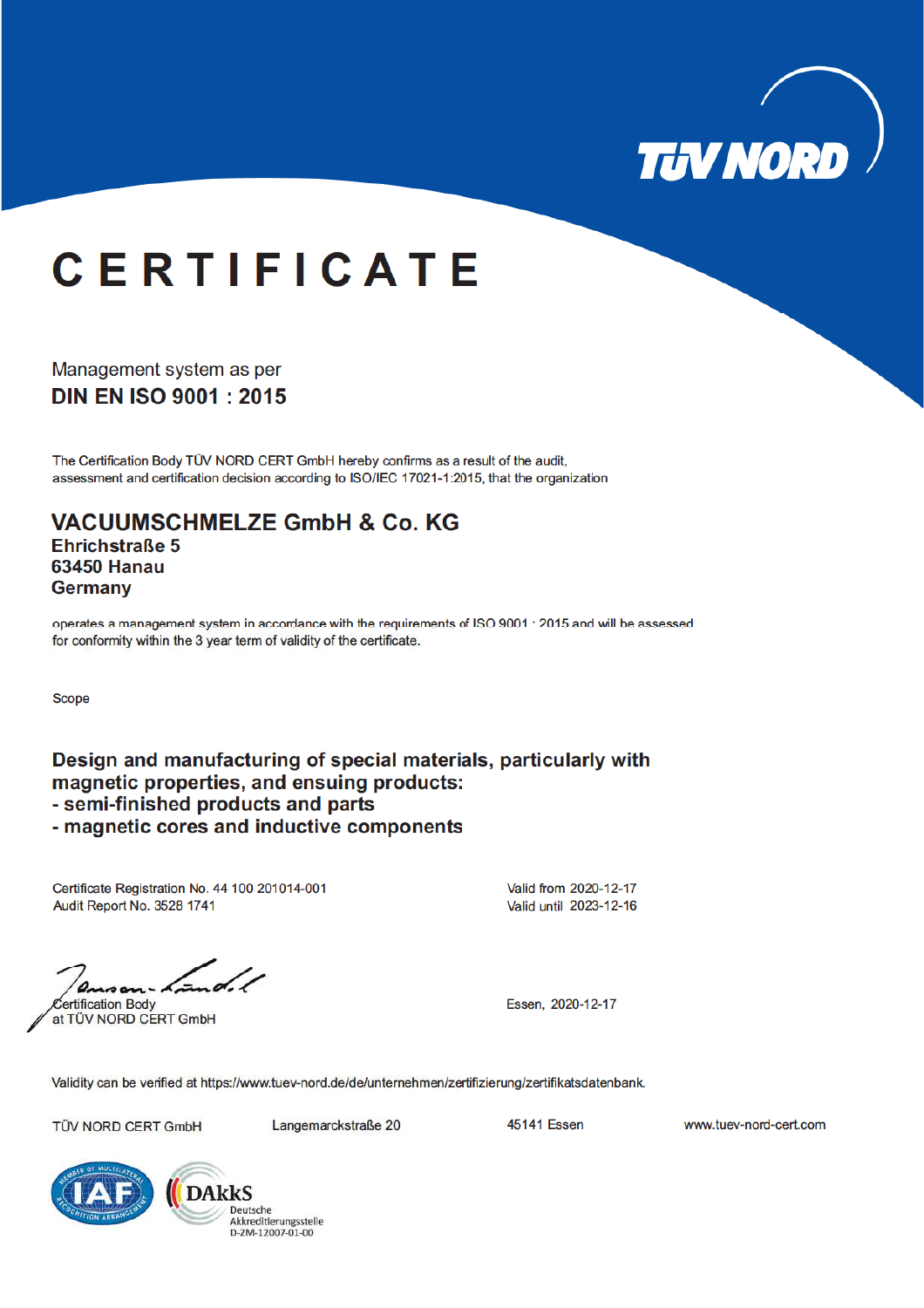

### **C E R T I F I C A T E**

**EN ISO 9001 : 2015** Management system as per

The Certification Body TÜV NORD CERT GmbH hereby confirms as a result of the audit, assessment and certification decision according to ISO/IEC 17021-1:2015, that the organization

**VACUUMSCHMELZE, s.r.o. Horná Streda 1325/14 916 24 Horná Streda Slovak Republic**

operates a management system in accordance with the requirements of ISO 9001 : 2015 and will be assessed for conformity within the 3 year term of validity of the certificate.

#### Scope

**Design and manufacturing of special materials, particularly with magnetic properties and ensuing products:**

- **semi-finished products and parts**
- **magnetic cores and inductive components**
- **rare-earth permanent magnets and magnetic assemblies**

Certificate Registration No. 44 100 201014-006 Audit Report No. 3528 2662

Initial certification 2021 Valid from 2021-06-08 Valid until 2024-06-07

Certification Body at TÜV NORD CERT GmbH

Essen, 2021-06-08

Validity can be verified at https://www.tuev-nord.de/de/unternehmen/zertifizierung/zertifikatsdatenbank.

TÜV NORD CERT GmbH Langemarckstraße 20 45141 Essen www.tuev-nord-cert.com



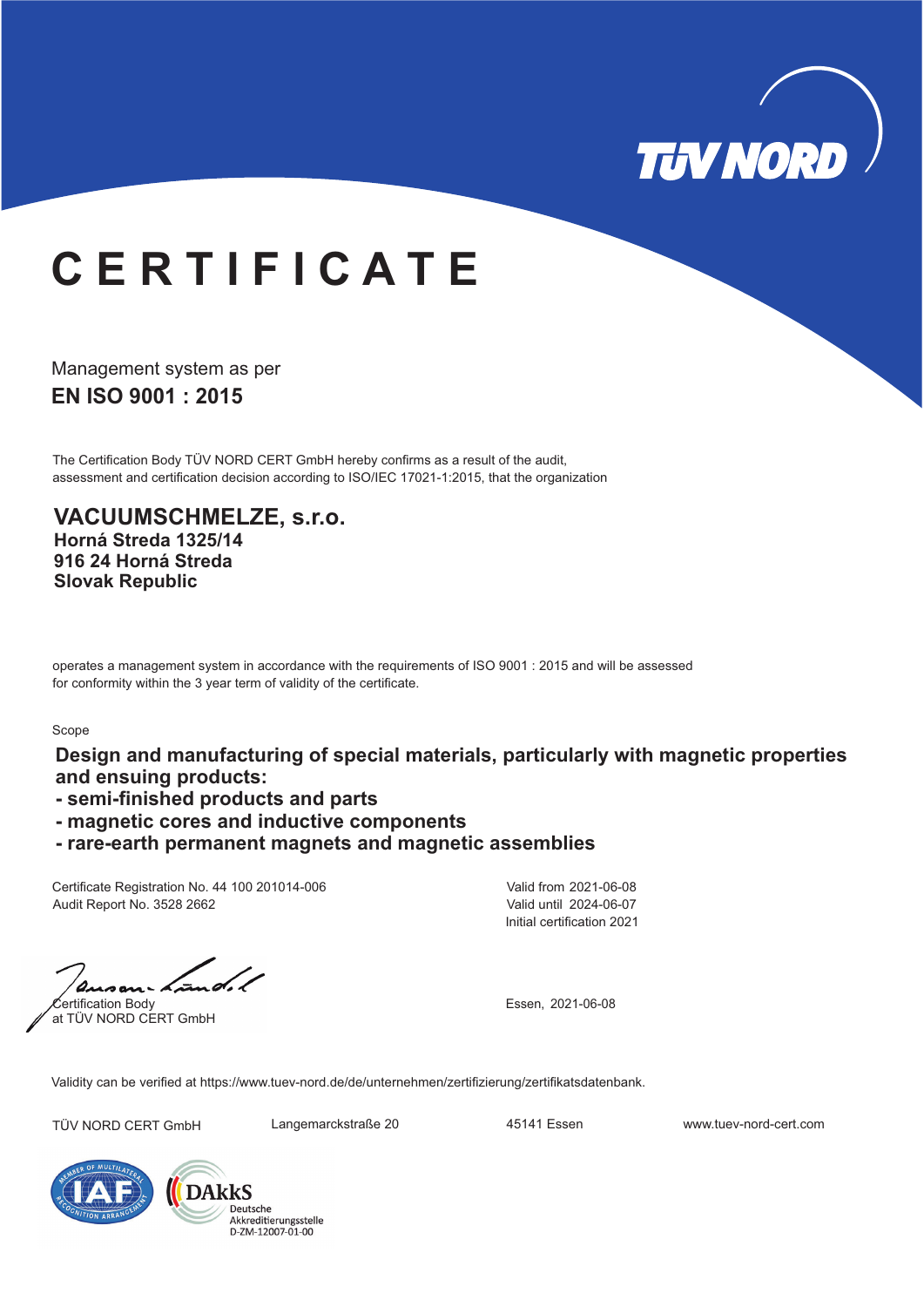

# **C E R T I F I C A T E**

**DIN EN ISO 9001 : 2015** Management system as per

The Certification Body TÜV NORD CERT GmbH hereby confirms as a result of the audit, assessment and certification decision according to ISO/IEC 17021-1:2015, that the organization

#### **VACUUMSCHMELZE China Magnetics (Shenyang) Co., Ltd. No. 15-10, Hunnan East Road, Hunnan New District 110169, Shenyang City, Liaoning Province China**

operates a management system in accordance with the requirements of ISO 9001 : 2015 and will be assessed for conformity within the 3 year term of validity of the certificate.

Scope

### **Design and Manufacturing of products of special magnetic materials-inductive components**

Certificate Registration No. 44 100 201014-004 Audit Report No. 3528 2664

Valid from 2021-09-08 Valid until 2024-09-07

Certifcation Body at TÜV NORD CERT GmbH

Essen, 2021-09-08

Validity can be verified at https://www.tuev-nord.de/de/unternehmen/zertifizierung/zertifikatsdatenbank.

TÜV NORD CERT GmbH Langemarckstraße 20 45141 Essen www.tuev-nord-cert.com